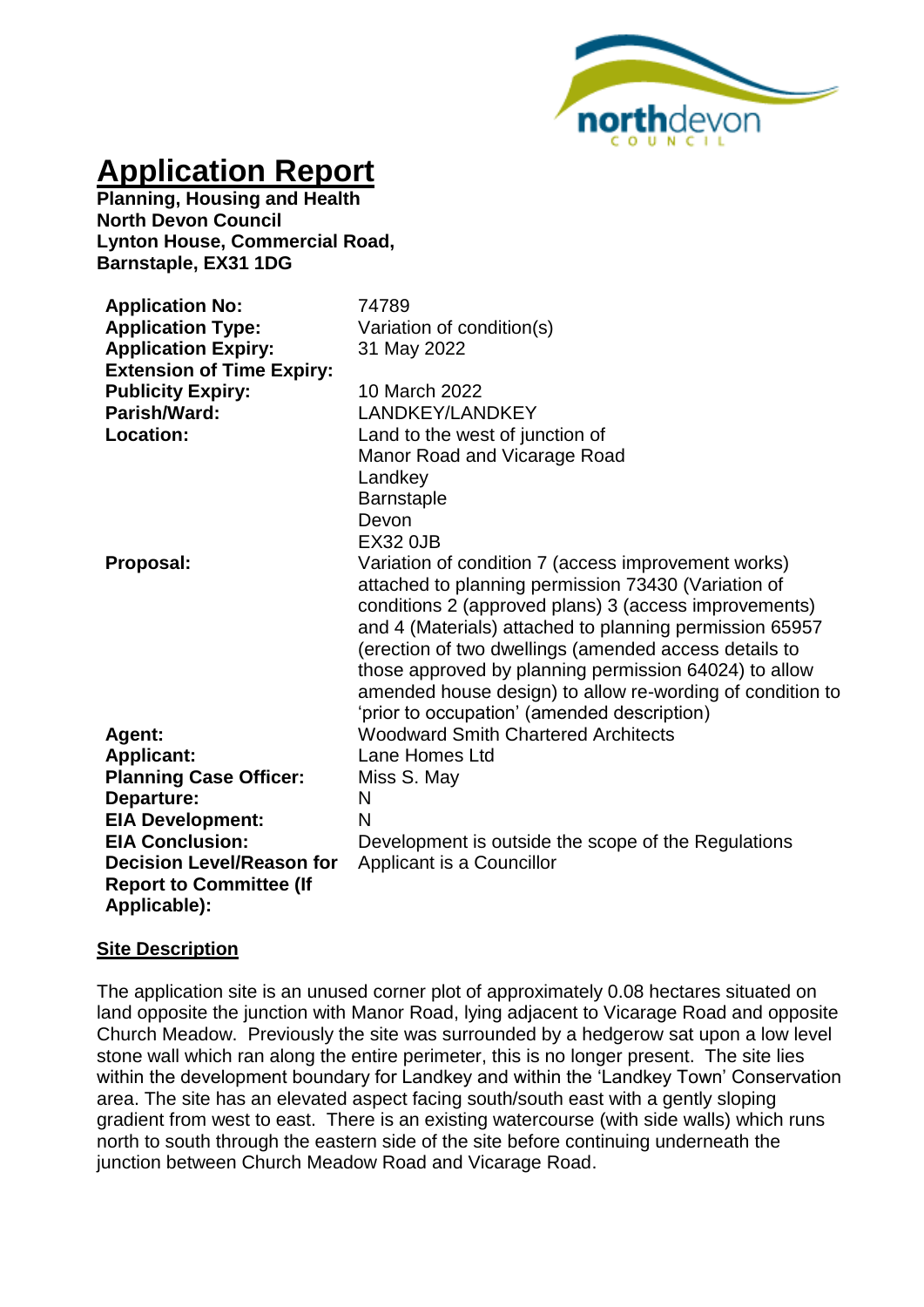# **Recommendation**

# **APPROVAL**

Legal Agreement Required: No

# **Planning History**

| <b>Reference</b> | <b>Proposal</b>                              | <b>Decision</b> | <b>Decision</b> |
|------------------|----------------------------------------------|-----------------|-----------------|
| <b>Number</b>    |                                              |                 | <b>Date</b>     |
| 75076            | Side extension to form new garage            |                 |                 |
|                  | at Ellandale Vicarage Road, Landkey          |                 |                 |
|                  |                                              |                 |                 |
| 27623            | Retrospective application in respect of      | Full            | 12 October      |
|                  | conversion of Malthouse to dwelling,         | Planning        | 1999            |
|                  | (amendments to plan. per. 6469) together     | Approval        |                 |
|                  | with proposed erection of fence/wall &       |                 |                 |
|                  | formation of parking area at the             |                 |                 |
|                  | Malthouse, Manor road, Landkey               |                 |                 |
| 54820            | listed building application for change of    | LB              | 11 January      |
|                  | use & division of public house to provide    | (Execution      | 2013            |
|                  | three dwellings at the Ring O' Bells,        | Works)          |                 |
|                  | Manor Road, Landkey                          | Approval        |                 |
| 54819            | Change of use & division of public house     | Withdrawn       | 15 July         |
|                  | to provide three dwellings (amended plan)    |                 | 2013            |
|                  | at the Ring O' Bells, Manor Road,<br>Landkey |                 |                 |
| 55953            | Change of use of public house to form 1      | Full            | 14 August       |
|                  | dwelling & alterations to existing dwelling  | Planning        | 2013            |
|                  | (amended description) at the Ring O'         | Approval        |                 |
|                  | Bells, Manor Road, Landkey                   |                 |                 |
| 55954            | Listed building application for change of    | LB              | 14 August       |
|                  | use of public house to form 1 dwelling &     | (Execution      | 2013            |
|                  | alterations to existing dwelling (amended    | Works)          |                 |
|                  | description) at the Ring O' Bells, Manor     | Approval        |                 |
|                  | Road, Landkey                                |                 |                 |
| 62536            | Erection of one dwelling (amended            | Full            | 6 April 2017    |
|                  | address) at land adjacent to Byways,         | Planning        |                 |
|                  | Manor Road, Landkey                          | Refusal         |                 |
| 64024            | Erection of two dwellings (amended           | Full            | 27 April        |
|                  | plans) at land at the junction of Manor      | Planning        | 2018            |
|                  | Road & Vicarage Road, Landkey                | Approval        |                 |
| 64254            | Erection of one dwelling (amended plans)     | Full            | 16 August       |
|                  | at Ring O'Bells Cottages, Manor Road,        | Planning        | 2018            |
|                  | Landkey                                      | Approval        |                 |
| 65957            | Erection of two dwellings (amended           | Full            | 14 February     |
|                  | access details to those approved by          | Planning        | 2019            |
|                  | planning permission 64024) (amended          | Approval        |                 |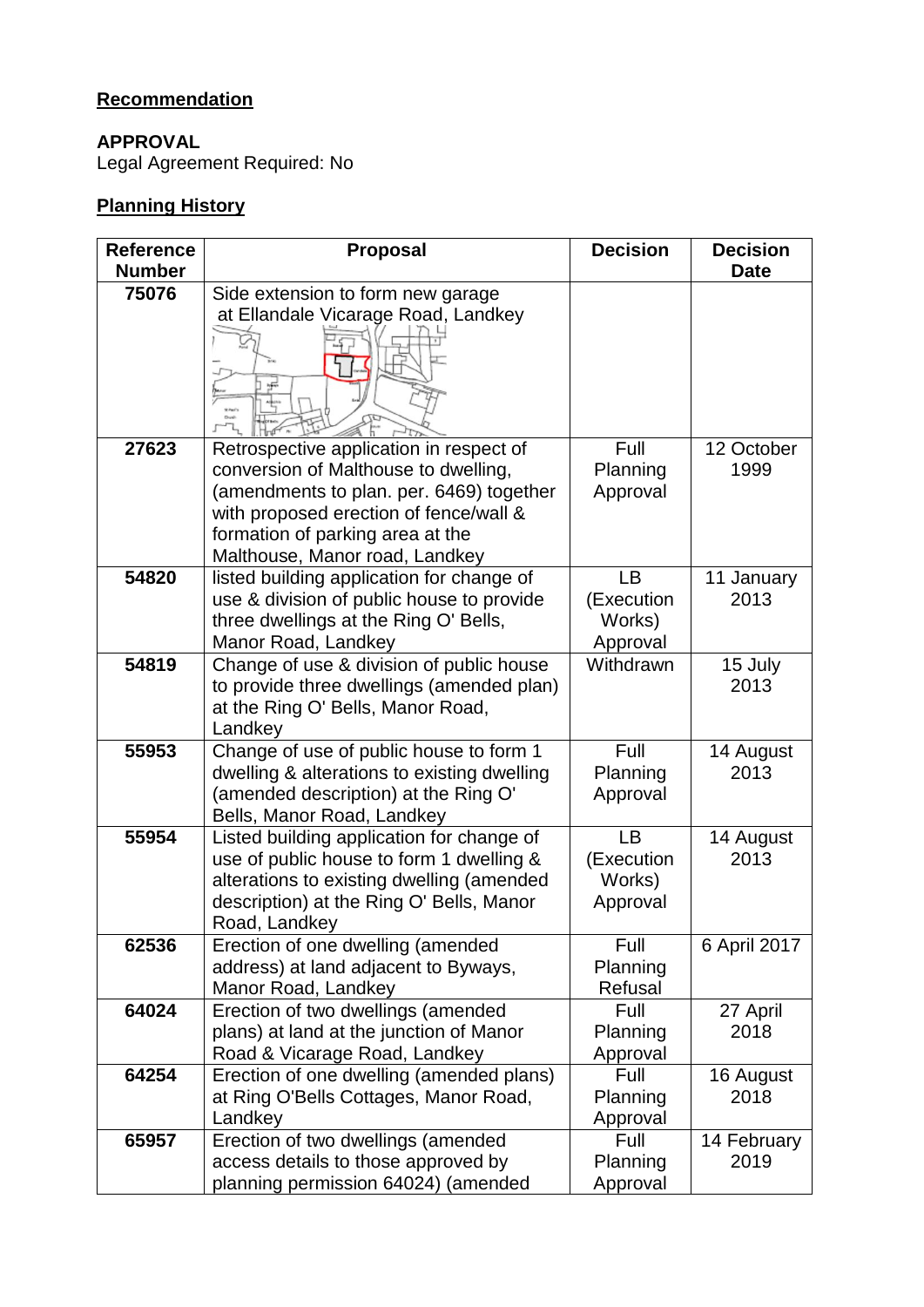| <b>Reference</b><br><b>Number</b> | <b>Proposal</b>                                                                                                                                                                                                                                                                                                                                                                    | <b>Decision</b> | <b>Decision</b><br><b>Date</b> |
|-----------------------------------|------------------------------------------------------------------------------------------------------------------------------------------------------------------------------------------------------------------------------------------------------------------------------------------------------------------------------------------------------------------------------------|-----------------|--------------------------------|
|                                   | plans) at land at the junction of Manor<br>Road & Vicarage Road, Landkey                                                                                                                                                                                                                                                                                                           |                 |                                |
| 73809                             | Erection of one dwelling (renewal of<br>planning permission ref: 64254)<br>(amended site plan) at Land to rear of<br>Ring O'Bells Cottages, Manor Road<br>Landkey<br><b>Location Plan</b>                                                                                                                                                                                          | Approved        | 11 October<br>2021             |
| 73430                             | Variation of conditions 2 (approved plans)<br>3 (access improvements) and 4<br>(Materials) attached to planning<br>permission 65957 (erection of two<br>dwellings (amended access details to<br>those approved by planning permission<br>64024) (amended plans)) to allow amend<br>house design at Land to the west of the<br>junction of Manor Road and Vicarage<br>Road, Landkey | Approved        | 28 October<br>2021             |

# **Constraints/Planning Policy**

| <b>Constraint / Local Plan Policy</b>                                                                                                        | <b>Distance (Metres)</b> |
|----------------------------------------------------------------------------------------------------------------------------------------------|--------------------------|
| Adjacent to Conservation Area: 35 Landkey Town Adopted<br>01/09/2012;                                                                        | Within constraint        |
| Advert Control Area Area of Special Advert Control                                                                                           | Within constraint        |
| Burrington Radar Safeguard Area consultation required for:<br>All buildings, structures, erections & works exceeding 45<br>metres in height. | Within constraint        |
| Chivenor Safeguard Zone Consultation Structure or works<br>exceeding 91.4m                                                                   | Within constraint        |
| Class III Road                                                                                                                               |                          |
| Conservation Area: 35 Landkey Town Adopted 01/09/2012;                                                                                       | Within constraint        |
| Landscape Character is: 1D Estate Wooded Ridges &<br><b>Hilltops</b>                                                                         | Within constraint        |
| Listed Building Adjacent: 2446 EH Ref 1164986 Nos 1-3<br>The Causeway and Ring O' Bells Inn (Ring O' Bells Inn),<br><b>Landkey Town</b>      | 16.57                    |
| Listed Building Curtilage (Adjacent to)                                                                                                      | 17.57                    |
| <b>Unclassified Road</b>                                                                                                                     |                          |
| USRN: 27501030 Road Class: C Ownership: Highway<br>Authority/Private                                                                         | 5.19                     |
| USRN: 27501160 Road Class: R Ownership: Highway<br>Authority                                                                                 | 7.28                     |
| USRN: 27504082 Road Class: Q Ownership: Private                                                                                              | 7.28                     |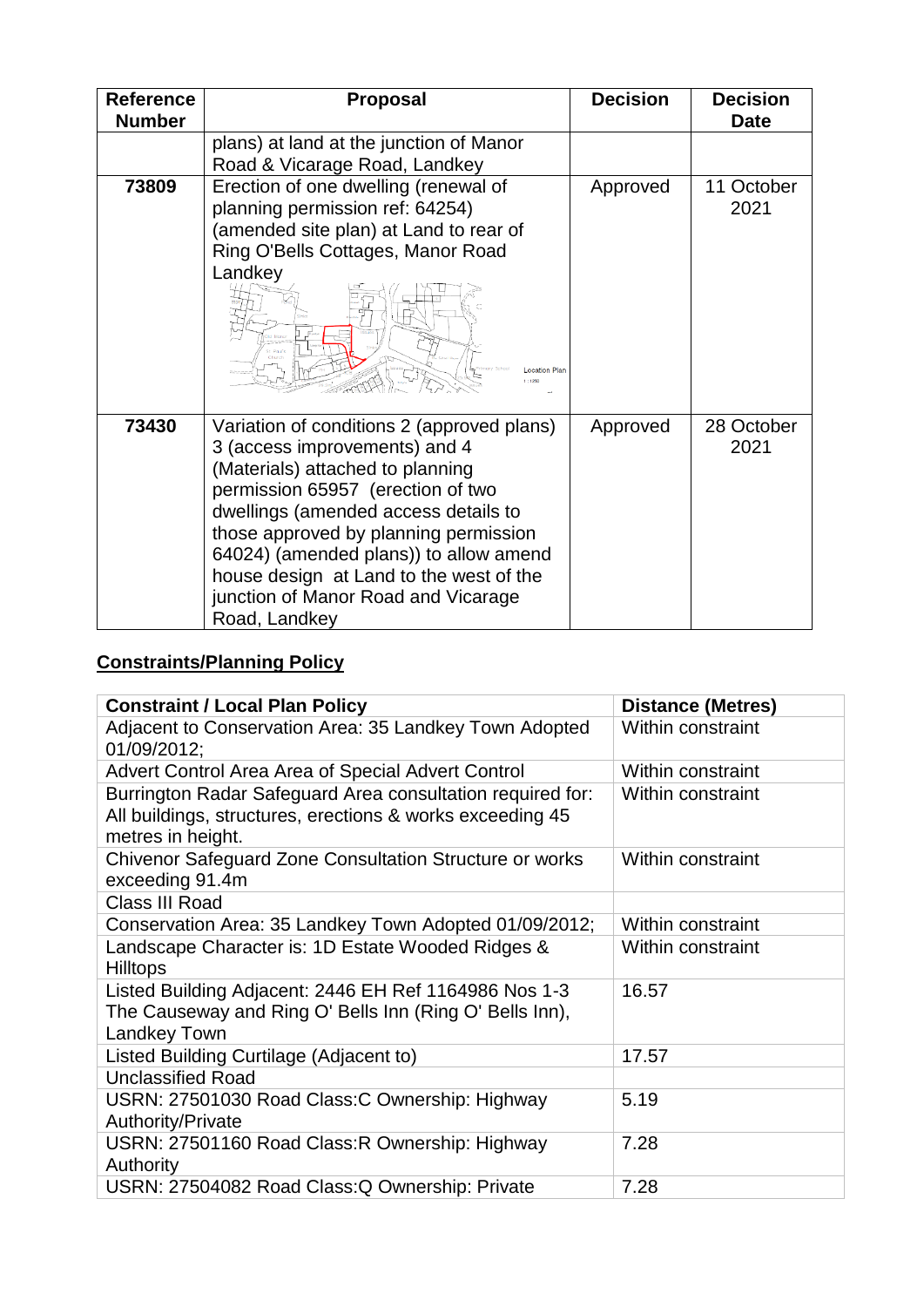| <b>Constraint / Local Plan Policy</b>                      | <b>Distance (Metres)</b> |
|------------------------------------------------------------|--------------------------|
| Within adopted Development Boundary: Landkey               | Within constraint        |
| <b>Development Boundary ST07</b>                           |                          |
| Within Adopted Unesco Biosphere Transition (ST14)          | Within constraint        |
| Within Flood Zone 2                                        | Within constraint        |
| Within Flood Zone 3                                        | Within constraint        |
| Within:, SSSI 5KM Buffer in North Devon, consider need for | Within constraint        |
| AQIA if proposal is for anaerobic digester without         |                          |
| combustion plant                                           |                          |
| <b>SSSI Impact Risk Consultation Area</b>                  | Within constraint        |
| <b>Conservation Area: LANDKEY TOWN</b>                     |                          |
| <b>DM01 - Amenity Considerations</b>                       |                          |
| <b>DM02 - Environmental Protection</b>                     |                          |
| DM03 - Construction and Environmental Management           |                          |
| <b>DM04 - Design Principles</b>                            |                          |
| DM05 - Highways                                            |                          |
| DM06 - Parking Provision                                   |                          |
| <b>DM07 - Historic Environment</b>                         |                          |
| DM08 - Biodiversity and Geodiversity                       |                          |
| <b>LAN - Landkey Spatial Strategy</b>                      |                          |
| ST01 - Principles of Sustainable Development               |                          |
| ST04 - Improving the Quality of Development                |                          |
| ST07 - Spatial Development Strategy for Northern Devon's   |                          |
| <b>Rural Area</b>                                          |                          |
| ST10 - Transport Strategy                                  |                          |
| ST14 - Enhancing Environmental Assets                      |                          |
| ST15 - Conserving Heritage Assets                          |                          |

# **Consultees**

| <b>Name</b>                                   | <b>Comment</b>                                                                 |
|-----------------------------------------------|--------------------------------------------------------------------------------|
| Councillor D<br>Luggar                        | No response received on initial consultation.                                  |
| Councillor D<br>Luggar                        | No response received on second consultation.                                   |
| DCC-<br>Development<br>Management<br>Highways | No response received on initial consultation.                                  |
| DCC-<br>Development<br>Management<br>Highways | The Highway Authority has considered this application and has no<br>objection. |
| <b>Reply Received</b><br>22 February<br>2022  |                                                                                |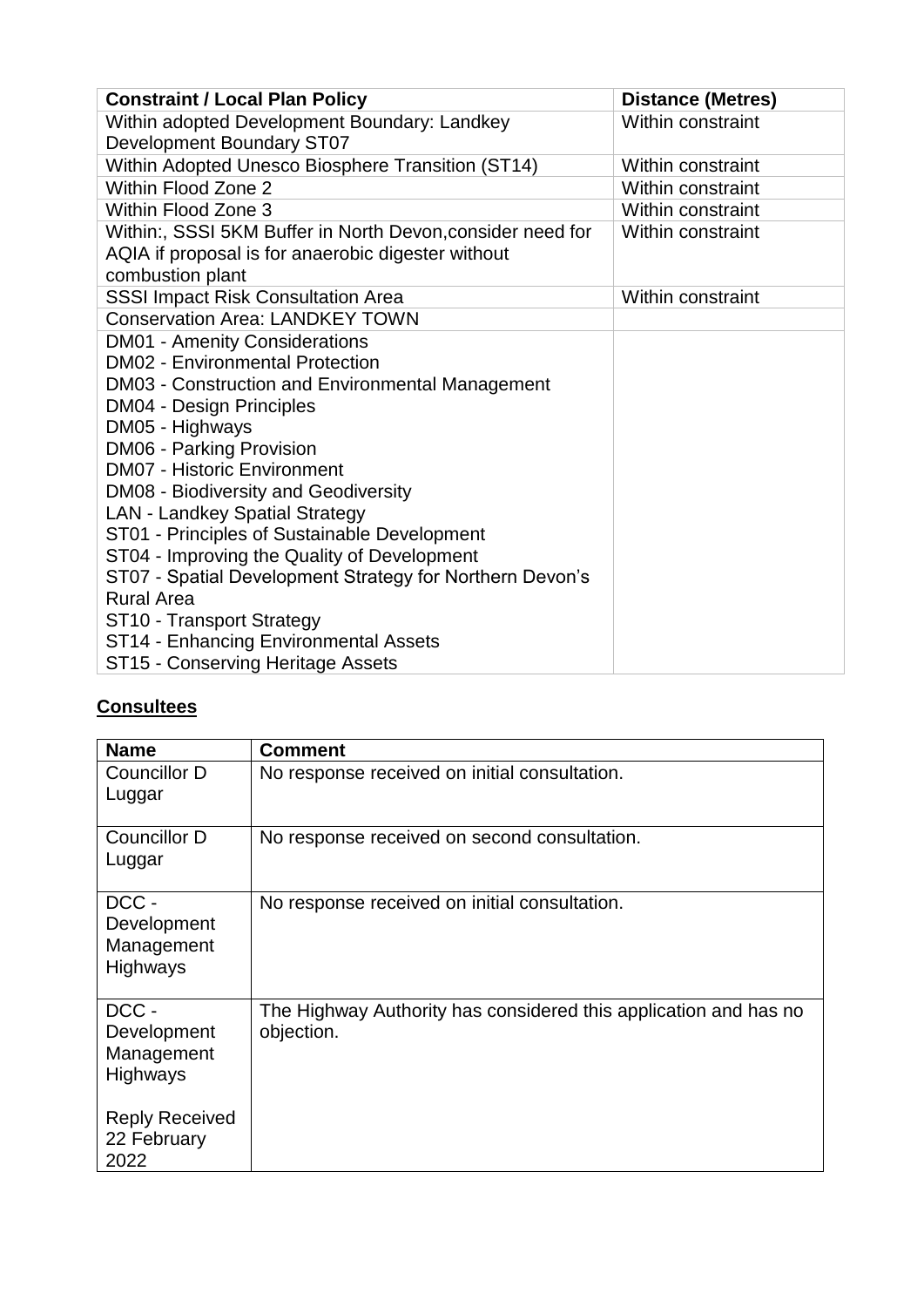| <b>Name</b>                                  | <b>Comment</b>                                                         |
|----------------------------------------------|------------------------------------------------------------------------|
| Heritage &<br>Conservation<br>Officer        | 17/02/2022 15:08 - I have no observations to make on this<br>proposal. |
| <b>Reply Received</b><br>17 February<br>2022 |                                                                        |
| Heritage &<br>Conservation<br>Officer        | 10/03/2022 10:36 - No further observations.                            |
| <b>Reply Received</b><br>10 March 2022       |                                                                        |
| <b>Landkey Parish</b><br>Council             | 3/03/2022 08:36 - Recommended APPROVAL                                 |
| <b>Reply Received</b><br>3 March 2022        |                                                                        |
| Landkey Parish<br>Council                    | 3/03/2022 08:37 - Recommended APPROVAL                                 |
| <b>Reply Received</b><br>3 March 2022        |                                                                        |
| <b>Planning Policy</b><br>Unit               | No response received on initial consultation.                          |
| <b>Planning Policy</b><br>Unit               | 22/02/2022 09:33 - No Comments                                         |
| <b>Reply Received</b><br>22 February<br>2022 |                                                                        |

# **Neighbours / Interested Parties**

| Comments | <b>No Objection</b> | <b>Object</b> | <b>Petition</b> | No.<br><b>Signatures</b> |
|----------|---------------------|---------------|-----------------|--------------------------|
|          |                     |               |                 |                          |

# **Considerations**

# **Proposal Description**

This application seeks full planning permission for the variation of condition 7 (access improvement works) attached to planning permission 73430 (Variation of conditions 2 (approved plans) 3 (access improvements) and 4 (Materials) attached to planning permission 65957 (erection of two dwellings (amended access details to those approved by planning permission 64024) to allow amended house design) to allow re-wording of condition to 'prior to occupation'.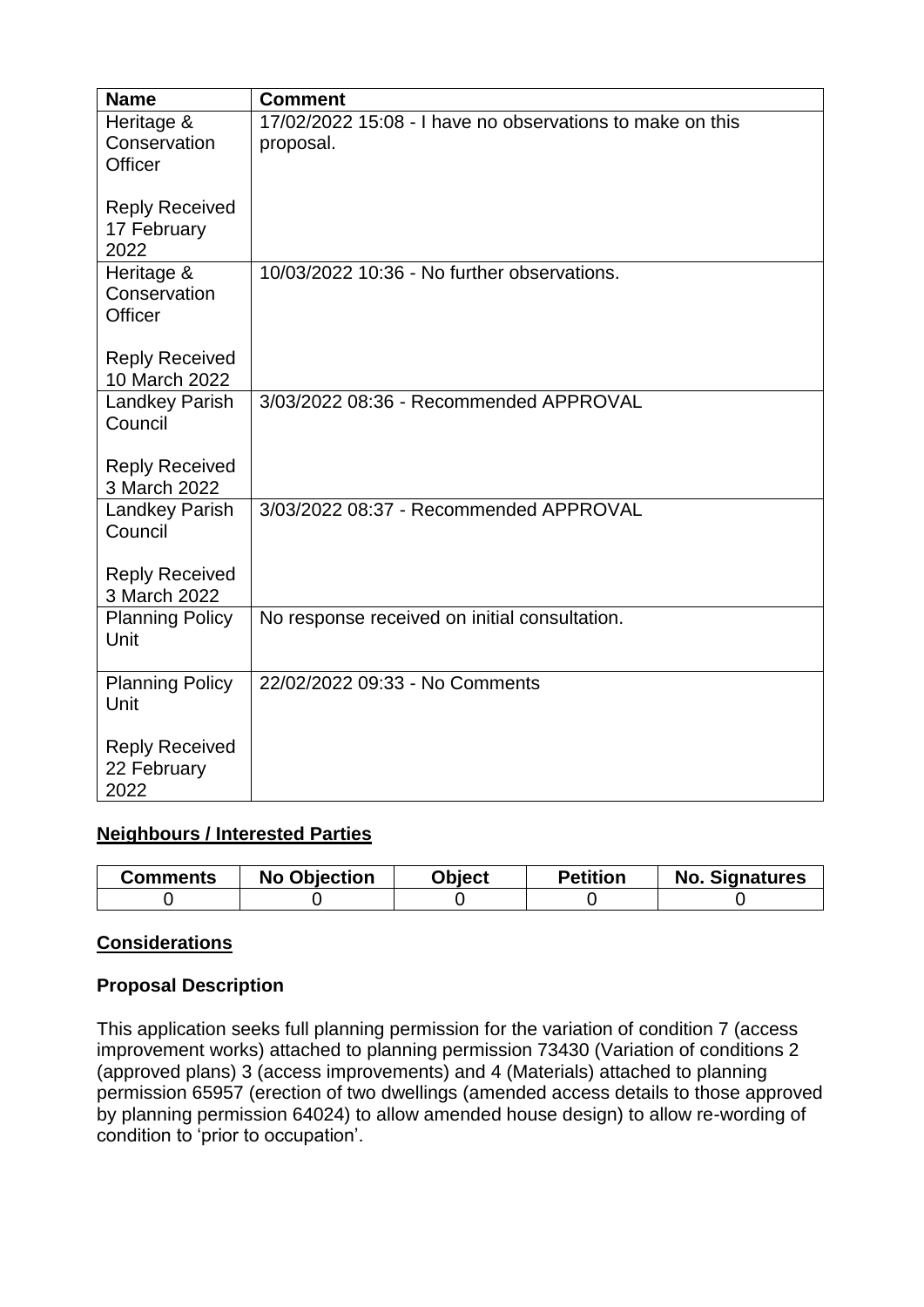#### Condition 7

*No other part of the development hereby approved shall be commenced until the access improvement works have been completed in accordance with drawing no. 2110 P08 Rev B and maintained as such thereafter.*

#### *Reason:*

*To ensure that a suitable access is available for all traffic attracted to the site during the construction period and thereafter, in the interest of the safety of users of the adjoining public highway in accordance with Policy DM05 of the North Devon and Torridge Local Plan.*

The plot has now been purchased by Lane Homes Limited.

The previous application under 73430 amended the design of the houses and approved two detached two storey three bedroom dwellings (previously approved as two semidetached dwellings). The parking and turning area would be lowered and external appearance amended. The access provision off the lane was adjusted and lowered slightly. Due to an increase in costs of building materials the previously permission allowed the following changes:

- Elevations render/forticrete (previously render/random rubble stone)
- Roof Redland mini stonewold grey tiles (previously slate)
- Doors and windows grey upvc (previously timber)
- Rainwater goods grey upvc (previously galvanised metal)

It should be noted that the application as originally submitted sought to vary the incorrect condition hence why there has been a second round of consultation and re-advertisement.

# **Planning Considerations Summary**

- Principle and history relating to the site
- Character and appearance
- Highway safety
- Flood risk and drainage
- Amenity
- Ecology

# **Planning Considerations**

In the determination of a planning application Section 38 of the Planning & Compulsory Purchase Act 2004 is relevant. It states that for the purpose of any determination to be made under the planning Acts, the determination is to be made in accordance with the development plan unless material considerations indicate otherwise. The development plan for this area includes the Devon Waste Plan and North Devon and Torridge Local Plan. The relevant Policies are detailed above.

In considering to grant planning permission which affects a listed building or its setting the Local Planning Authority shall have special regard to the desirability of preserving the building or its setting or any features of architectural or historic interest which it possesses in accordance with Section 66 of the Listed Building Act.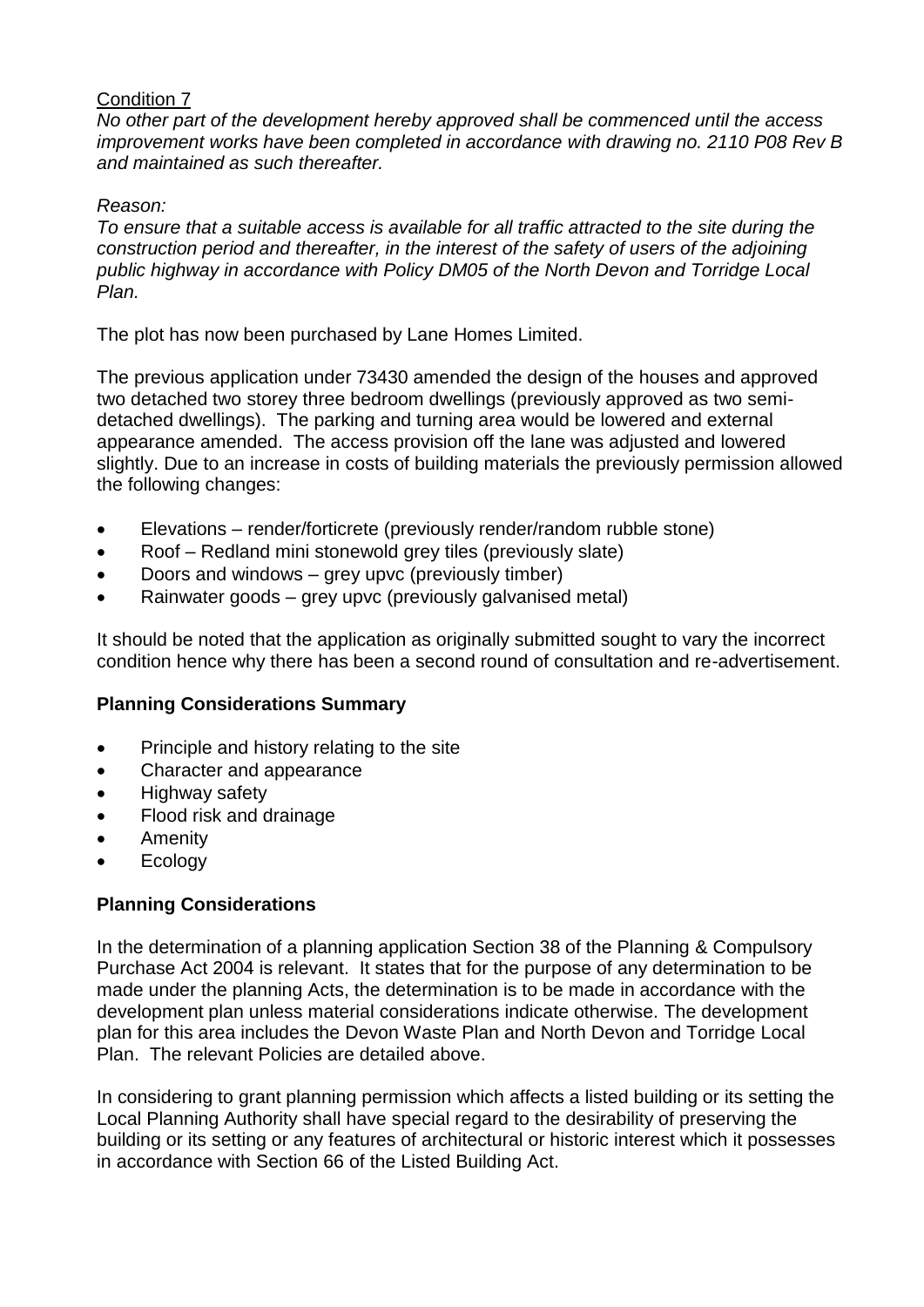Section 72 of the Planning (Listed Buildings and Conservation Areas) Act 1990 states a general duty of a Local Planning Authority as respects conservation areas in exercise of planning functions. In the exercise, with respect to any buildings or other land in a conservation area special attention shall be paid to the desirability of preserving or enhancing the character or appearance of that area.

The National Planning Policy Framework (NPPF) is a material consideration.

# **Principle and history relating to the site**

Application 73430 was approved on 28 October 2021 for the variation of conditions 2 (approved plans), 3 (access improvements) and 4 (materials) attached to planning permission 65957 to allow an amended house design.

Application 65957 was approved on 14 February 2019 for the erection of two semidetached dwellings (with amended access details to those approved by planning permission 64024). Approval 65957 sought to amend the highway vehicular access to the site but was submitted as a full planning application and therefore all material planning considerations were again looked at in detail.

The principle of development was originally established in planning approval 64254 then again in 65957 with the delegated report stating:

*"The site is within the development boundary of Landkey within the North Devon & Torridge Local Plan. Planning Policy ST07: (Spatial Development Strategy for Northern Devon's Rural Area) allocated Landkey as a Schedule B: Village. This policy states that development in villages will be enabled in accordance with the local spatial strategy to meet local needs and growth aspirations.*

*The principle of the new residential development in this location is therefore acceptable subject to other material planning considerations".*

# **Character and appearance**

Planning Policy DM04 (Design Principles) of the North Devon & Torridge Local Plan (NDTLP) seeks to promote local distinctiveness and patterns of settlement. The site is within the historic core of Landkey and within the 'Landkey Town' Conservation area and lies in close proximity to several listed buildings.

No changes would be made to the extant approval under 73430. The details below provide narrative of what has already been approved.

The development as previously approved under 65957 took the form of a pair of two storey semi-detached dwellings. The original application was amended to include stone projecting gables to the east elevation and a net reduction in the size of the bi-fold door and veranda element. These design amendments were agreed by the Conservation and Heritage Officer and the use of traditional materials was considered acceptable in a scheme which would sit comfortably within the street scene.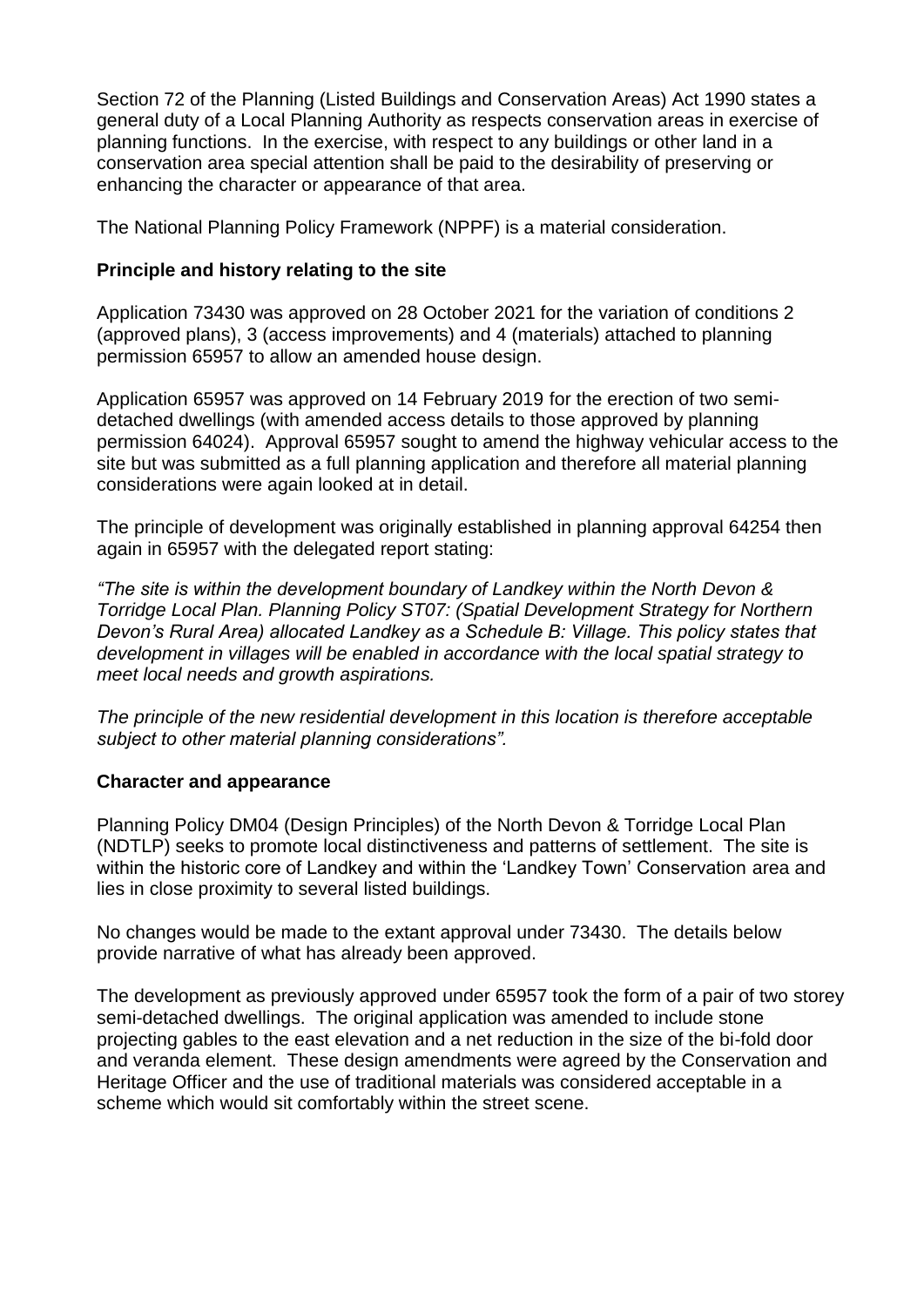

# **Figure 1 - Elevations as approved under 65957**

The proposal as approved under approval 73430 would see two detached dwellings which would be separated by a distance of 1.5 metres with 1.8 metre fencing running between the plots.



# **Figure 2 – Elevations as approved under 73430**

Visually the design of the proposed eastern and western elevations would remain the same. The development would see the insertion of an additional window opening on the ground floor on both the north and south elevations.

Application 73430 approved the following materials:

- Elevations render/forticrete (previously render/random rubble stone)
- Roof Redland mini stonewold grey tiles (previously slate)
- Doors and windows grey upvc (previously timber)
- Rainwater goods grey upvc (previously galvanised metal)

Policy DM07: Historic Environment of the NDTLP states that proposals which conserve and enhance heritage assets and their settings will be supported. Where there is unavoidable harm to heritage assets and their settings, proposals will only be supported where the harm is minimised as far as possible, and an acceptable balance between harm and benefit can be achieved in line with the national policy tests, giving great weight of the conservation of heritage assets.

Paragraph 195 of the National Planning Policy Framework 2021 states that Local Planning Authorities should identify and assess the particular significance of any heritage assets that may be affected by a proposal. They should take this into account when considering the impact of a proposal on a heritage assets, to avoid or minimise any conflict between the heritage asset's conservation and any aspects of the proposal.

Paragraph 197 of the framework identifies the desirability of new development making a positive contribution to local character and distinctiveness.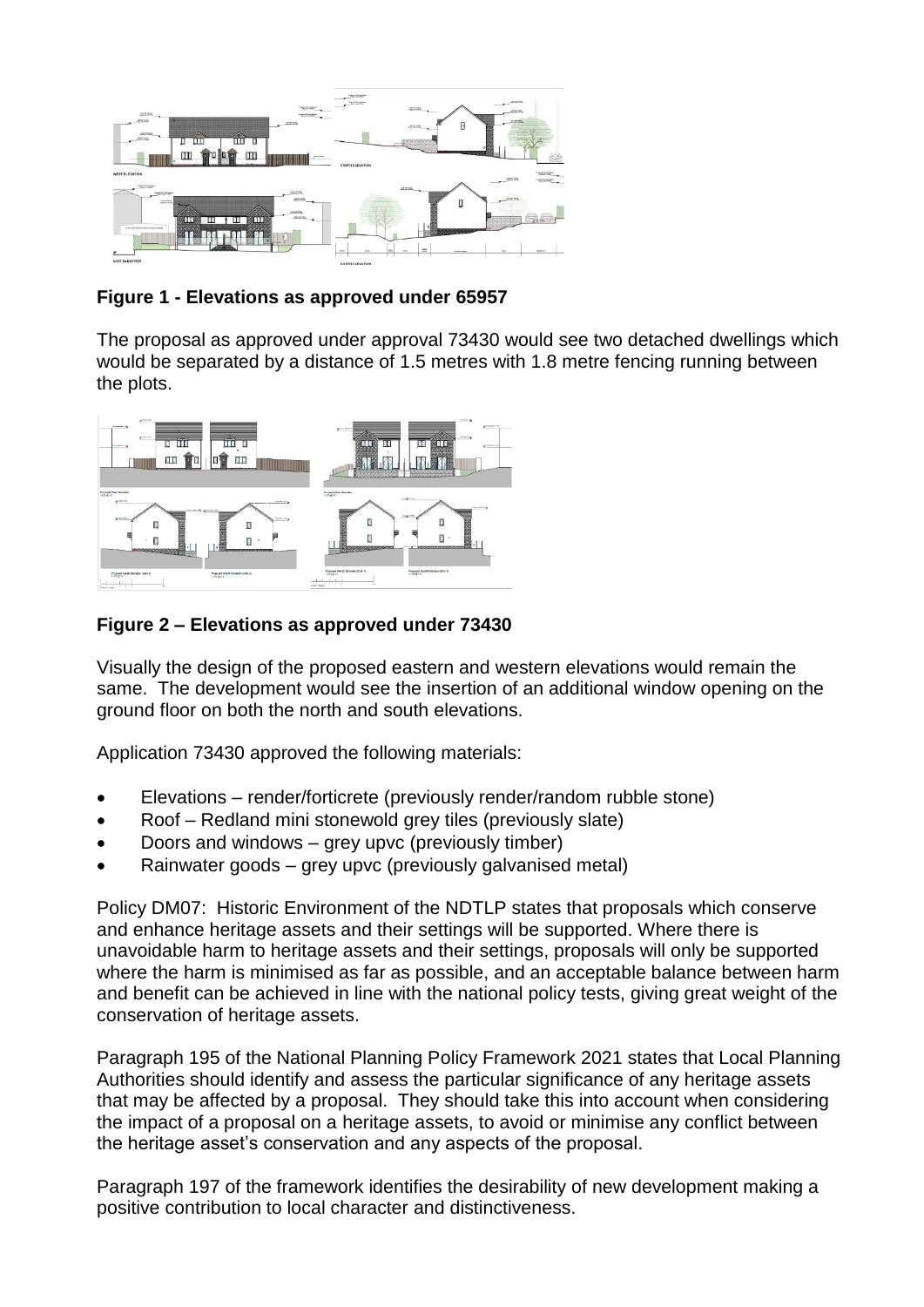The Heritage and Conservation Officer was previously consulted on the application and commented that the site occupies a prominent position in the Landkey Town Conservation Area, and forms part of the setting of several listed buildings. When the site was proposed for development a scheme was eventually negotiated and approved (application 64024), which conditioned the use of traditional materials, appropriate for this sensitive setting. These were natural slate for the roofs, render and random rubble stone for the walls, metal rainwater goods, and timber soffits, fascias, cladding to gables, and windows and doors. The current application now proposes a move away from these traditional, site specific materials towards modern generic materials - concrete roof tiles, manufactured stone facing panels, cement board cladding and PVCu windows and doors.

The Heritage and Conservation Officer comments that these amendments do not maintain the appropriateness of the negotiated scheme to the historic context, and are a backward step in terms of acceptability. Their use will result in buildings that do not relate as well as the proposed scheme to this setting, and instead reflect more of the character of typical suburban housing estates. She considers that the proposed amendments would cause a degree of less than substantial harm to the significance of the heritage assets, and therefore under the terms of paragraph 202 of the NPPF, The public benefits of the proposal should be taken into account when the decision is made.

The Conservation area at Landkey was formally adopted in September 1987 and has a relatively low number of listed buildings scattered along its length, with no particular clusters or concentrations. Materials occupy a typically narrow range. Local stone is used and in some cases left as an exposed building material, whilst in other cases it is rendered over. Landkey has come to serve as a commuter village for Barnstaple, with a significant number of residents in the village being employed in Barnstaple, and as such there is demand for housing in the wider area, creating a significant level of pressure for growth

Whilst the comments of the Heritage and Conservation Officer are noted, one has to look at the existing context and streetscene. The dwellings would be seen principally against the backdrop of other residential properties. The application site neighbours more modern residential development to the north in the form of a dormer bungalow (Ellandale which is on Vicarage Road), whilst to the south of the site are modern terraced properties at Church Meadow.



**Figure 3 – Ellandale to north of site**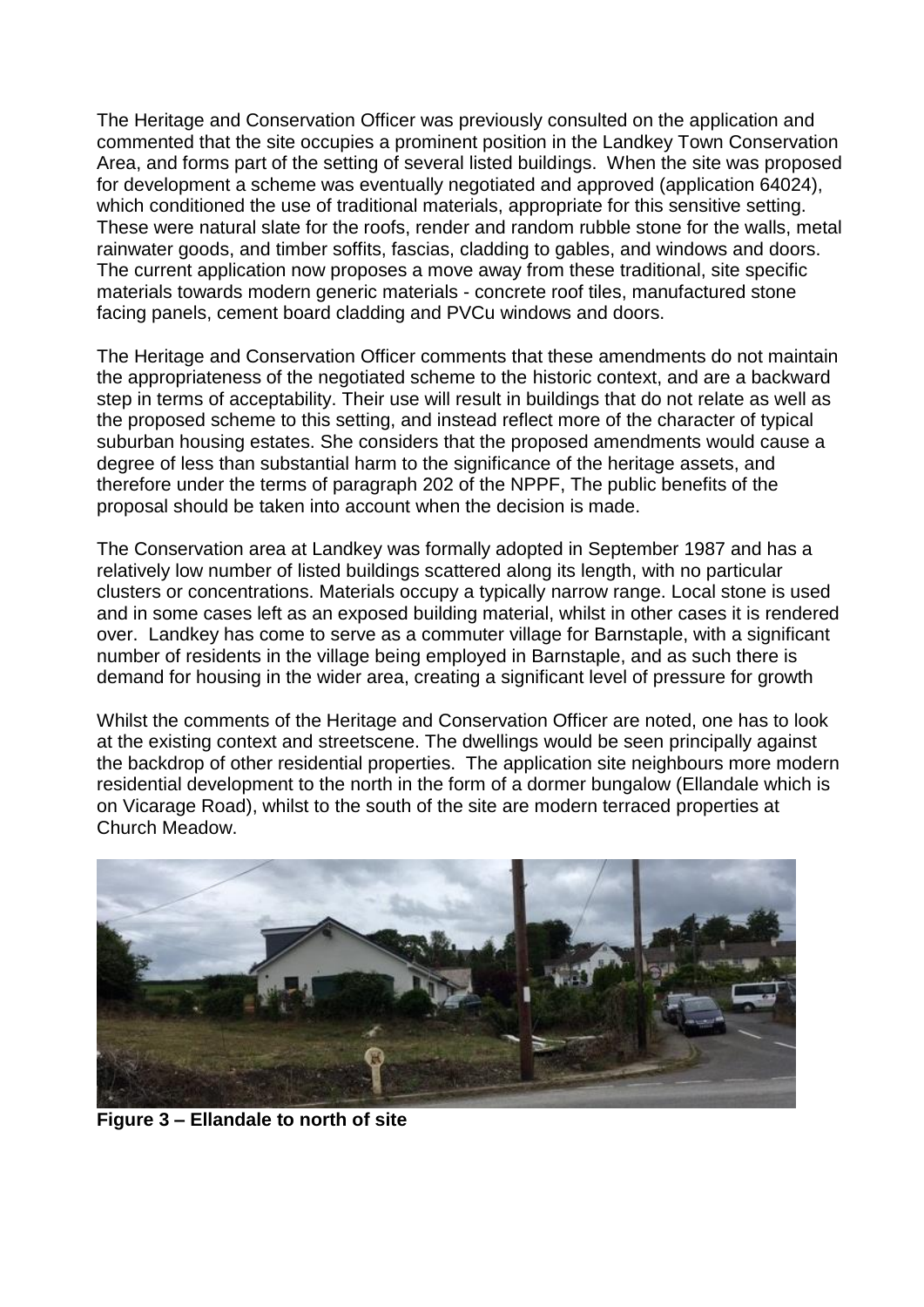

**Figure 4 - Modern terraced properties to south at Church Meadow**



**Figures 5 and 6 - The Malt House, is the nearest property to the south west of the site with Foeffee Cottage immediately to the south of the Malt House. Neither of these buildings are listed.** 

The nearest listed building known as the Ring O'Bells (approx. 36 metres to south west of application site) and the row of 3 cottages to the left of this building (1-3 The Causeway) are all Grade II listed buildings. However the application site is separated by the Malthouse and Foeffee Cottage which are not listed.

Whilst it is acknowledged that traditional materials would be preferable in this locality, the applicant is proposing man made materials due to the rise in building costs. The Local Planning Authority consider it would be difficult however to resist the application purely on the grounds of the materials alone.

In line with statute, policy and case law considerable weight and importance must be given to the presumption against granting planning permission for development that could harm the character or appearance of a conservation area or the setting of a listed building. If less than substantial harm is found of whatever magnitude, the decision maker needs to give considerable weight to the desirability of preserving the setting of the asset.

In this case, there is a lack of identifiable harm to the listed buildings and conservation area and the proposed development as a minimum would 'preserve' the setting of the listed buildings and the character and appearance of the conservation area. However, the overall impact of the proposal needs to take into account the less than substantial ham and this should be weighed against the public benefits of the proposal.

The public benefits of the proposal would comprise:

- The delivery of two new dwellings
- An increase in choice of homes
- Employment opportunities during the construction phase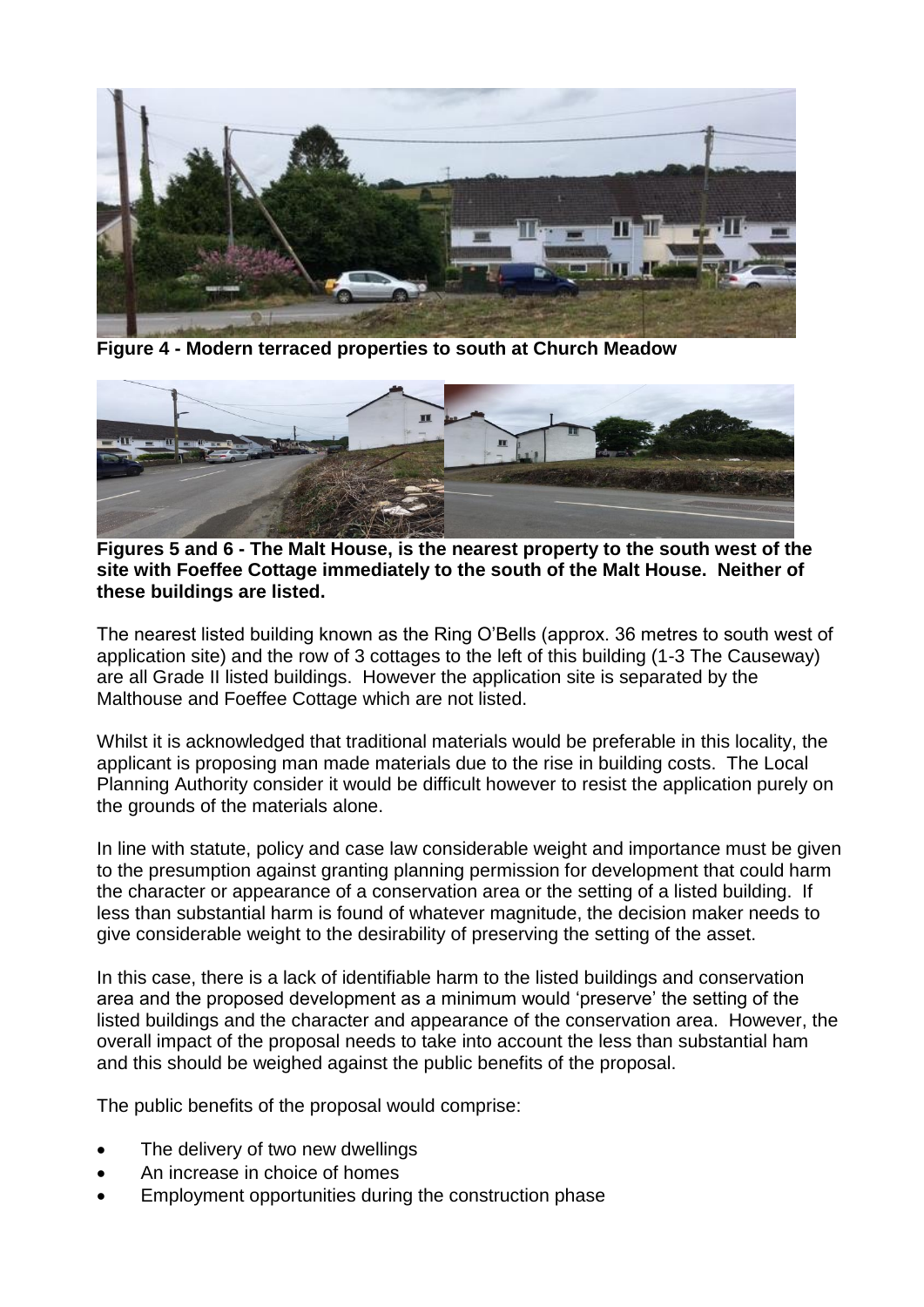Residents would be likely to use the village shop and services making a positive contribution to their vitality and viability

In accordance with the test set out in paragraph 202 of the framework 2021 the clear public benefits of the proposal would outweigh the less than substantial harm to the significance of a designated heritage asset.

#### **Highway safety**

Policy DM05 of the North Devon & Torridge Local Plan only allows development where there is safe access and egress and there is no harm to the functioning of the highway network or character of the locality.

The existing access on to Manor Road is substandard in terms of visibility.

Application 64024 sought to improve visibility by chamfering the corner of the stone wall to the west to allow for improved visibility, with the stone wall being rebuilt so as to protect the appearance of the conservation area. This solution was the subject of pre-application discussions between the applicant and Highway Authority(HA) and the HA had no objection subject to a condition being imposed on both that the visibility splay work is carried out prior to any further development taking place on the site.

Following the initial approval application 65957 sought to relocate the point of vehicular access to the site slightly south so that the access point is within the application owners. (The previous access point was in third partly land ownership). This allowed this site and the adjacent site which had planning permission at that time for one dwelling (REF 64254) to have vehicular access independent of each other.



Approval 65957 Approval under 73430

On approval 73430 the access off the lane was adjusted and lowered slightly. The plans indicate that the stone wall would be rebuilt. Whilst approval 73430 imposed a condition to ensure that the access improvements were completed prior to any other part of the development commencing this application seeks to vary this condition to prior to occupation.

The Highway Authority has considered this application and has no objection. Accordingly on the grant of permission the condition will be re-worded to say that the access improvements works shall be completed prior to occupation of the dwellings.

Sufficient off-road parking and turning provisions is provided for both dwelling. The proposal is considered to accord with the requirements of Policy DM05 (Highways) and DM06 (Parking Provision) of the NDTLP.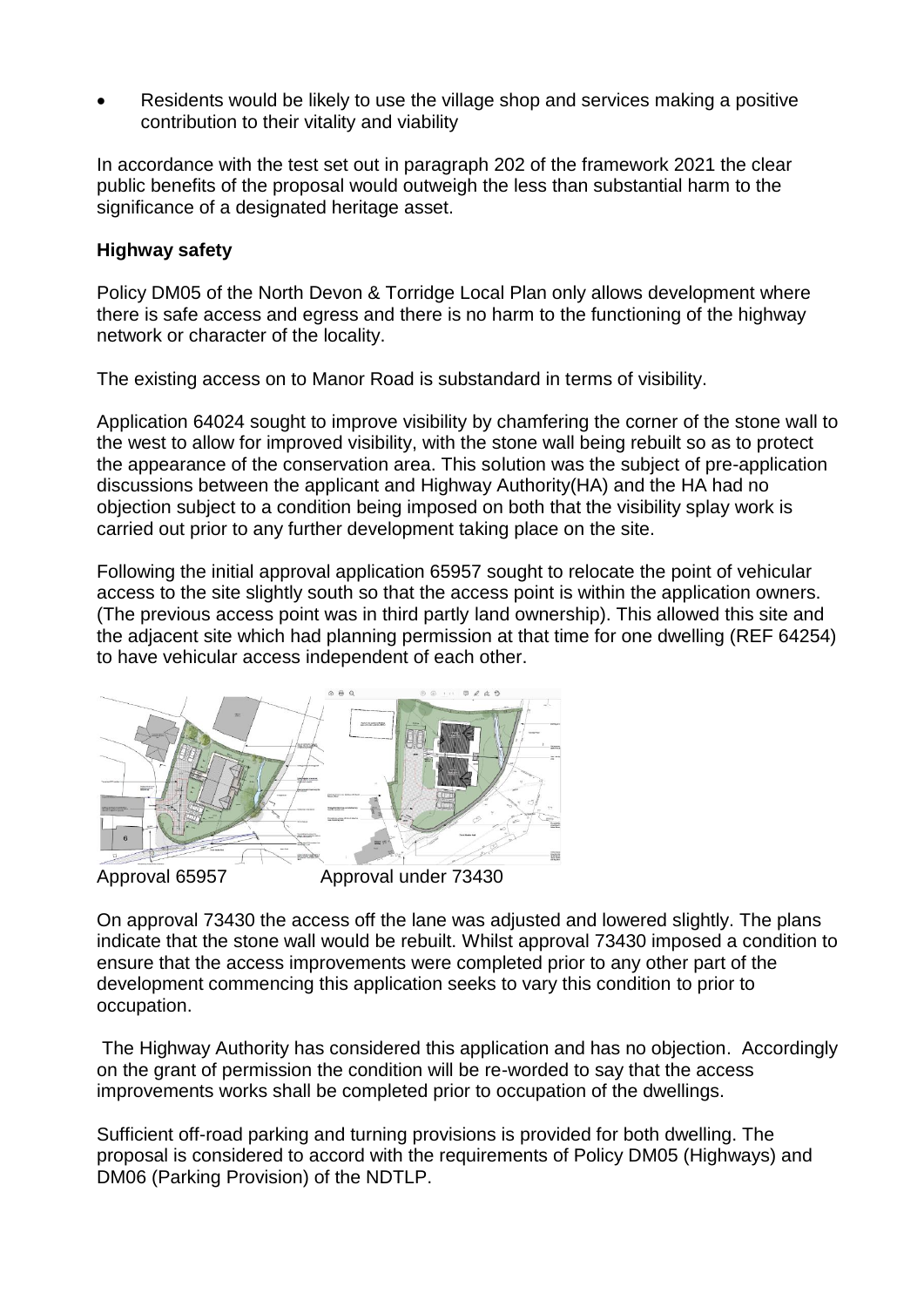# **Flood risk and drainage**

On approval 65957 the delegated report commented that foul drainage would be via the nearby mains foul water drainage, with surface water via on site soakaways. Given the location and site area, this was considered an acceptable drainage strategy in accordance with Policies ST03 and ST14 of the North Devon & Torridge Local Plan.

Whilst this was the case it is noted that the delegated report on 65957 inadvertently referred to the site being within Flood Zone 1, whereas the constraint indicated it was within Flood Zones 2/3.



The approved plan (left) under 65957 shows the water course on what was the extant permission at the time of the submission of application 73430. The middle view shows that a small section of the northern corner of the site has a constraint identified as being flood zones 2/3, albeit the relationship of the new development to the watercourse is the same (plan on right).

On application 73430 the applicant was asked to show that the site would not flood via the submission of a Flood Risk Assessment (FRA) as the Environment Agency plan is so schematic that it was hard to work out the west to east drainage route.

The FRA comments that the site has a gently sloping gradient from west to east with the existing watercourse, little more than a running ditch, running north to south through the eastern side of the site, before continuing underneath the junction between Church Meadow Road and Vicarage Road. The ditch has been repaired by the new owner with the construction of the side walls improved, meaning that debris is less likely to be retained and any possible blockages are avoided.

The FRA demonstrates that Flood prevention measures would be in place in a worst case scenario as follows:

#### Floor levels



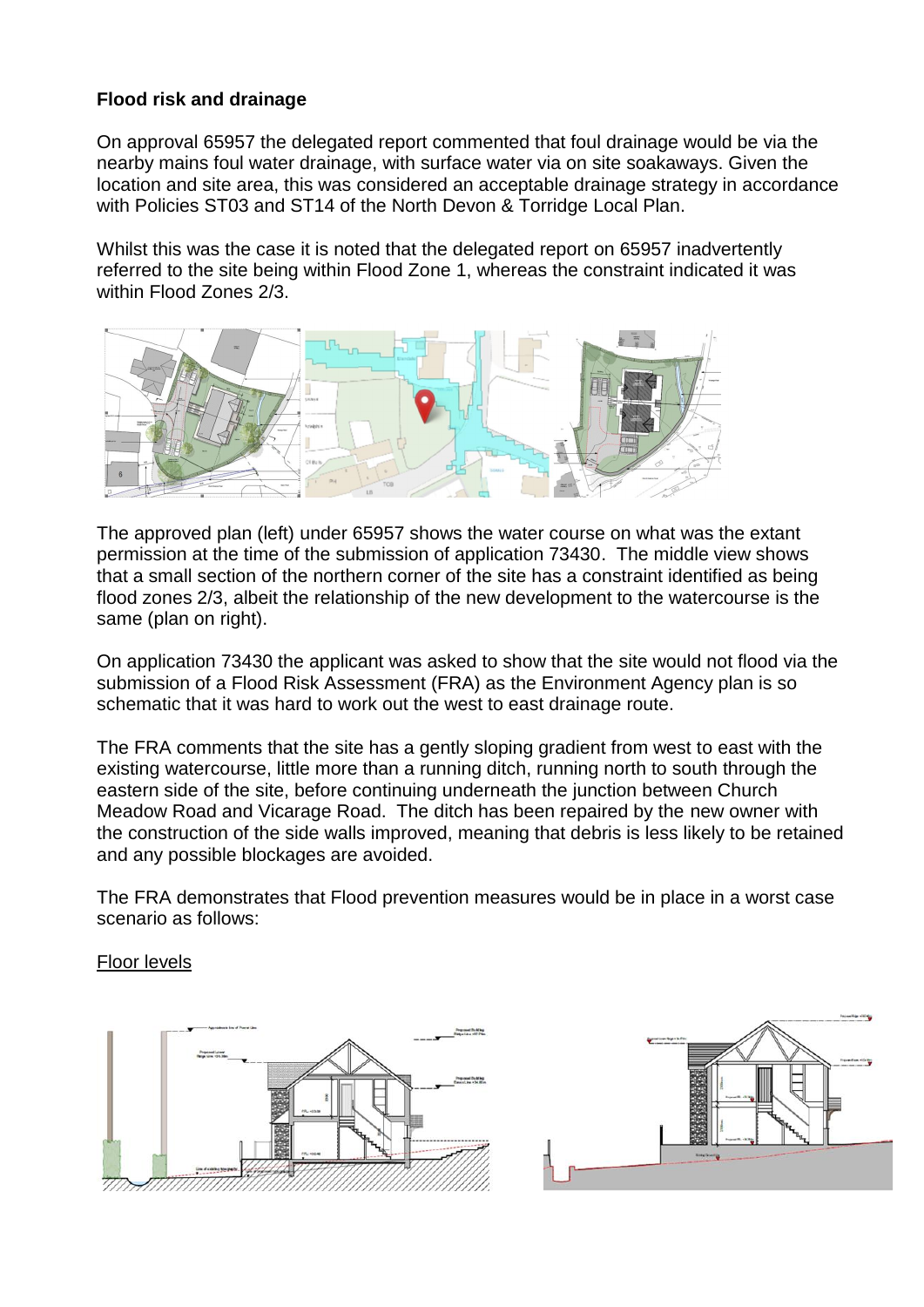The finished ground floor level (FFL) under the approved 65957 was 30.48 which is well below the FFL. The proposed FFL under approval 73430 would be 30.78 so between 2.6 metres and 1.7 metres that the invert level of the ditch, so above the potential design flood level. The proposed changes forming part of this application would reduce any potential flood risk by virtue of the finished floor levels being 300mm higher than previously approved.

#### Access and Evacuation

Access to and from the site is situated to the west side of the site meaning if evacuation due to flooding was required, the evacuation would take place in a manner that draws people away from the sites source of flooding (the watercourse). The escape route is above the predicted design flood level so residents would not be at risk should evacuation be required.

#### Surface water management

The proposals seek to use a permeable finish where hard surfacing is required to allow for surface water to infiltrate and percolate on site. Rainwater falling onto the dwellings roofs will be collected by rainwater goods and discharges into the site via soakaway.

In light of the above the development is considered acceptable in respect of Policy ST02 (Mitigating the impact on Climate Change) and ST03 (Adapting to Climate Change and Strengthening Resilience) of the NDTLP.

# **Amenity**

In terms of amenity considerations, first floor windows to the north of unit 1 and south of unit 2 serve bathrooms, and whilst there is some potential for the northern window to overlook the neighbouring property (Ellandale, Vicarage Road), given this serves a bathroom a condition requiring obscure glazing is considered appropriate.

First floor windows to the west elevation of the proposed development would face obliquely onto the property known as The Malthouse (separation distance of approximately 18 Metres).

It is noted that application 73809 was approved on 11 October 2021 for the erection of one dwelling (renewal of planning permission 64254) for a chalet bungalow (Land to rear of Ring O'Bells). The approved site plan indicates that at its closest point unit 1 would have a separation distance of 12.7 metres from the blank gable end of the proposed chalet bungalow under consideration with the area fronting the dwelling being used for parking and turning of vehicles.

Given the separation distance, and spatial relationship between dwellings and blank gable end of the proposed chalet bungalow to the west of the site, the impact on amenity due to overlooking is not considered so significant as to warrant a robust reason for refusal.

Sufficient private outdoor amenity area is proposed for both dwellings and the proposal is considered to accord with Policy DM01 (Amenity Considerations) of the NDTLP.

# **Ecology**

Local Planning Authorities have a statutory duty to ensure that the impact of development on wildlife is fully considered during the determination of a planning application under the Wildlife and Countryside Act 1981 (as amended), Natural Environment and Rural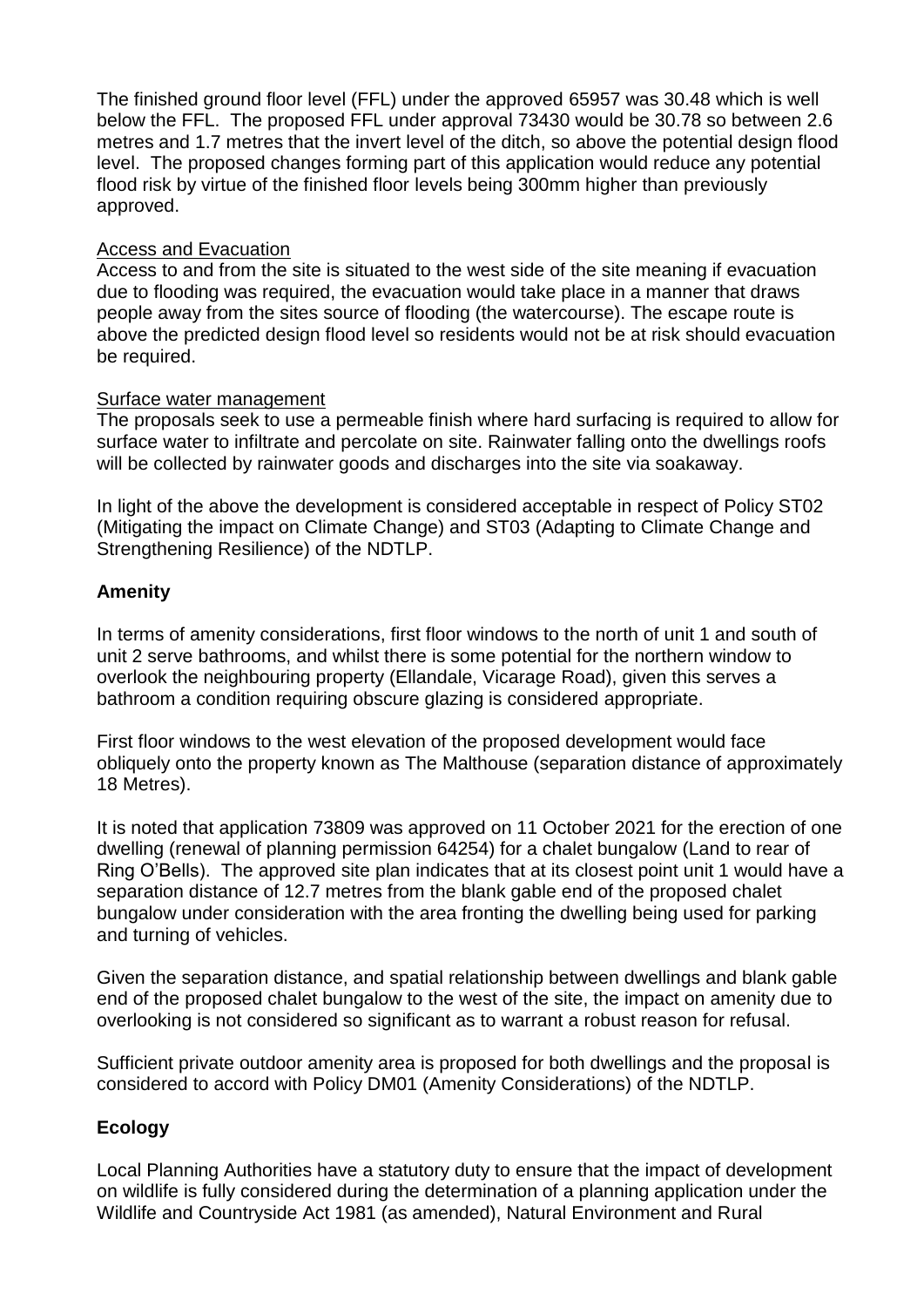Communities Act 2006, The Conservation of Habitats and Species Regulations 2017 (Habitats Regulations 2017).

An updated Ecological Report was requested during the course of extant planning application 65957 due to the Preliminary Ecological Assessment report being dated the 22nd June 2016. A site visit was undertaken by Brookside Ecology on the 30th January 2019 to revisit the site and to assess the small stone outbuilding to be demolished. The external and internal inspection of the building revealed no evidence of protected species thus concurring with the 2016 assessment of the building and site. This building has since been demolished. This application dos not require the submission of any further ecological information but on the grant of approval a condition will be imposed securing net gains in respect of a bat and bird box of each dwelling. The development is therefore considered in accordance with Policies ST14 and DM08 of the NDTLP.

# **Conclusion**

In this instance the application is considered on balance to accord with the adopted development plan. Approval of the application is therefore recommended subject to the imposition of planning conditions.

# **Human Rights Act 1998**

The provisions of the Human Rights Act and principles contained in the Convention on Human Rights have been taken into account in reaching the recommendation contained in this report. The articles/protocols identified below were considered of particular relevance:

- Article 8 Right to Respect for Private and Family Life
- THE FIRST PROTOCOL Article 1: Protection of Property

Section 149(1) of the Equality Act 2010 places a statutory duty on public authorities in the exercise of their functions to have due regard to the need to (a) eliminate discrimination, harassment, victimisation and any other conduct that is prohibited by or under the Act (b) advance equality of opportunity between persons who share a relevant protected characteristic and persons who do not share it (c) foster good relations between persons who share a relevant protected characteristic and persons who do not share it (the Public Sector Equality Duty or 'PSED'). There are no equality implications anticipated as a result of this decision.

# **Recommendation**

# **APPROVE**

Legal Agreement Required: No

# **Conditions**

1. The development hereby permitted shall be carried out in accordance with the following approved plans/details:

L321 22 00 01 Location Plan received on the 07/02/22 2110 P 06 A Section Proposed received on the 10/05/21 2110 P 07 A Boundary Section Proposed received on the 10/05/21 2110 P 08 B Visibility Splay received on the 10/05/21 2110 P 03 A Floor and Roof Proposed received on the 23/09/21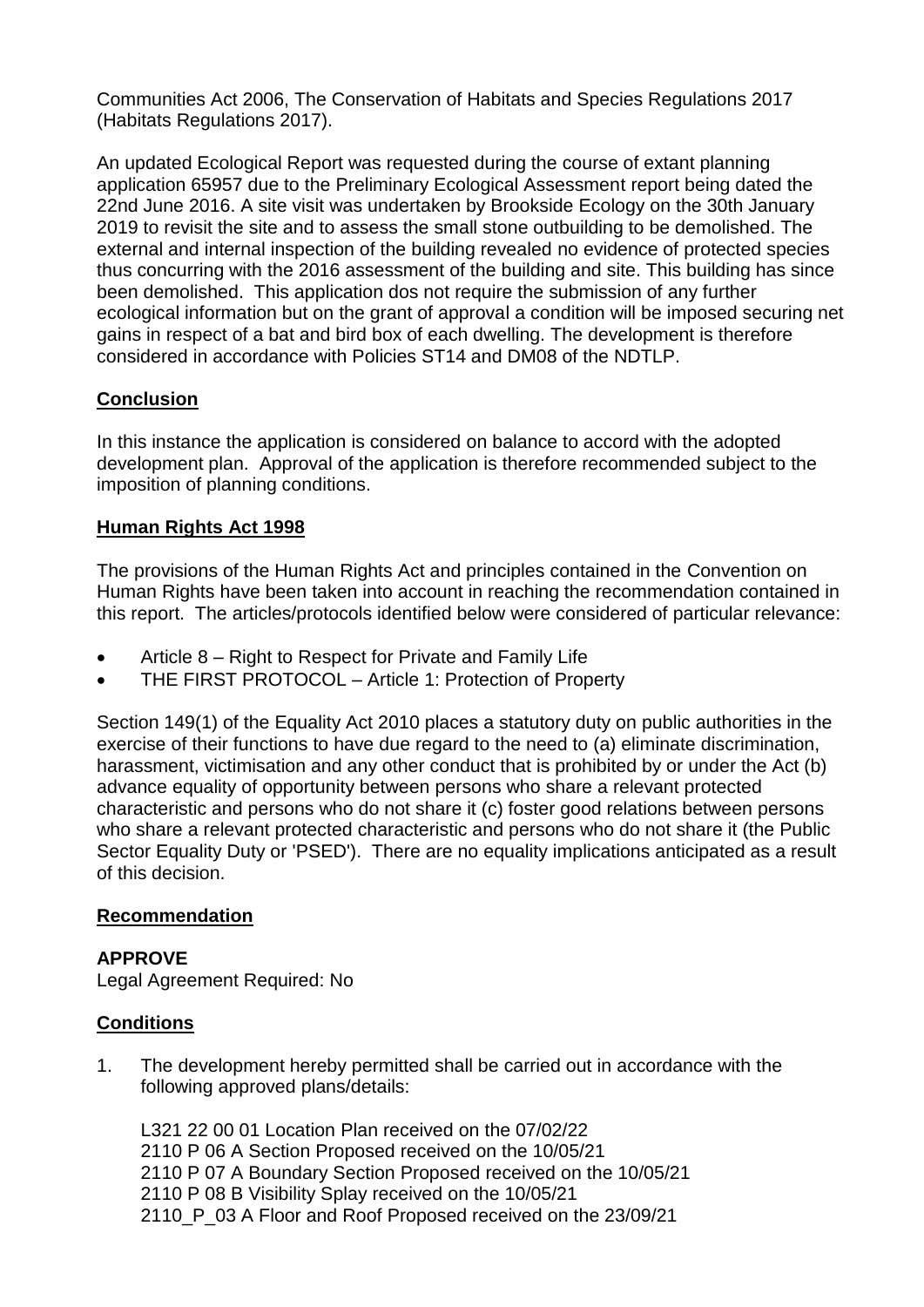2110 P 05B Proposed Elevations received on the 23/09/21 2110 P 02 C Site Plan Proposed received on the 23/09/21 2110 P 04 A - Proposed Elevations 1.pdf received on the 23/09/21 ('The approved plans').

#### Reason

To ensure the development is carried out in accordance with the approved plans in the interests of proper planning.

2. The proposed development shall be constructed in accordance with the following schedule of materials:

Elevations - Render/forticrete random rubble stone Roof - Redland mini stonewold grey tiles Window cills - Slate Rainwater goods - Grey UPVC Soffit and Fascia - Grey UPVC Window and doors - UPVC in anthracite grey Balustrade - Timber and glazing

#### Reason

In the interests of the appearance of the development and locality in accordance with Policy DM04 of the North Devon and Torridge Local Plan.

3. The first floor window to the north of unit 1 and south of unit 2 hereby approved shall be obscure glazed prior to its first occupation, and maintained and retained in perpetuity.

#### Reason

To safeguard the privacy of the adjoining properties in accordance with Policy DM01 of the adopted North Devon & Torridge Local Plan.

4. The boundary treatments as shown on drawing no. 2110\_P\_02 C and received on 23 September 2021 shall be constructed prior to occupation of each of the units and maintained and retained in perpetuity.

#### Reason

To safeguard the privacy of the adjoining properties in accordance with Policies DM01 and DM04 of the adopted North Devon & Torridge Local Plan.

5. Prior to the building hereby approved being brought into first use, a bat and bird box shall be sited on either the south or west elevation of the building hereby approved and shall be retained thereafter.

#### Reason

To achieve net gains in biodiversity in compliance with Policies DM08 and ST14 of the North Devon and Torridge Local Plan and paragraph 174 of the National Planning Policy Framework.

6. The access improvement works shall have been completed in accordance with drawing no. 2110 P08 Rev B prior to occupation of the dwellings and maintained as such thereafter